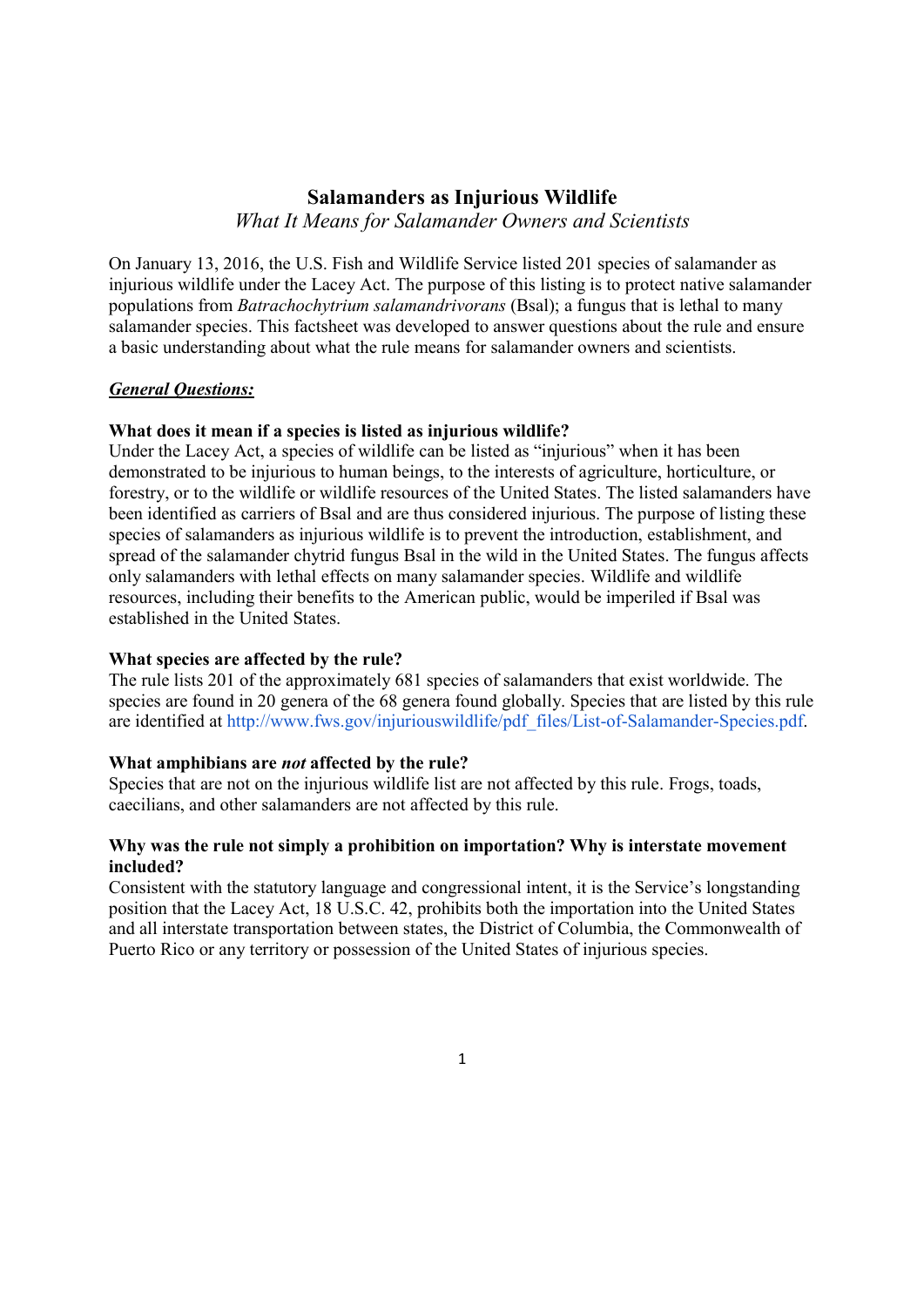## **Why were some nonnative genera, such as** *Pachytriton***, not included given that they are known to be imported into the United States?**

The Service listed only species from genera for which we have scientific evidence showing that they can carry Bsal.

## **Why were 67 native species included?**

We listed 201 species of salamander as injurious wildlife because they are capable of carrying Bsal, a fungus not yet known to be present in the United States and which is lethal to many salamander species. This includes 67 native species native to the United States, some of which are bred outside the United States and imported into the country.

### **Are salamander swabs that are fixed in formalin or alcohol regulated?**

Swabs that are fixed in formalin or alcohol are not exempted in the injurious wildlife rule. Therefore, these items are included as "parts" in the rule consistent with the definition of "wildlife" outlined in 50 CFR Part 10.2, which "includes any part, product, egg, or offspring thereof."

## *Information Regarding Regulations and Permits:*

To control the introduction and spread of an "injurious species," the Lacey Act prohibits the importation and interstate transport of listed species without a permit issued by the Service. This interim rule to list salamanders also includes dead salamanders or their body parts because of concerns that Bsal can be introduced through dead tissue containing keratin. Importing a listed species, moving it across state lines, or acquiring a specimen when interstate movement or importation is involved requires authorization, in the form of a permit, from the Service BEFORE the activity occurs. Only medical, scientific, zoological, and educational activities can be the basis for issuing such authorization under the Lacey Act. The Lacey Act does not restrict intrastate (within-state) transport.

If you wish to conduct activities that are otherwise prohibited under the Lacey Act (that is, import or interstate transport), you must submit an application to the Service requesting authorization (Form 3-200-42, http://www.fws.gov/forms/3-200- 42.pdf%20or%20http:/www.fws.gov/permits). The application includes questions about the activity you wish to carry out and provides an opportunity to explain how this activity would meet the permit issuance criteria under the Lacey Act and its implementing regulations. If a permit or other authorization is granted by the Service, you will be able to carry out your proposed activity subject to the terms and conditions of the permit.

Permits may be requested by filing form 3-200-42 with the U.S. Fish and Wildlife Service, Division of Management Authority, 5275 Leesburg Pike, MS-IA, Falls Church, VA 22041-3803.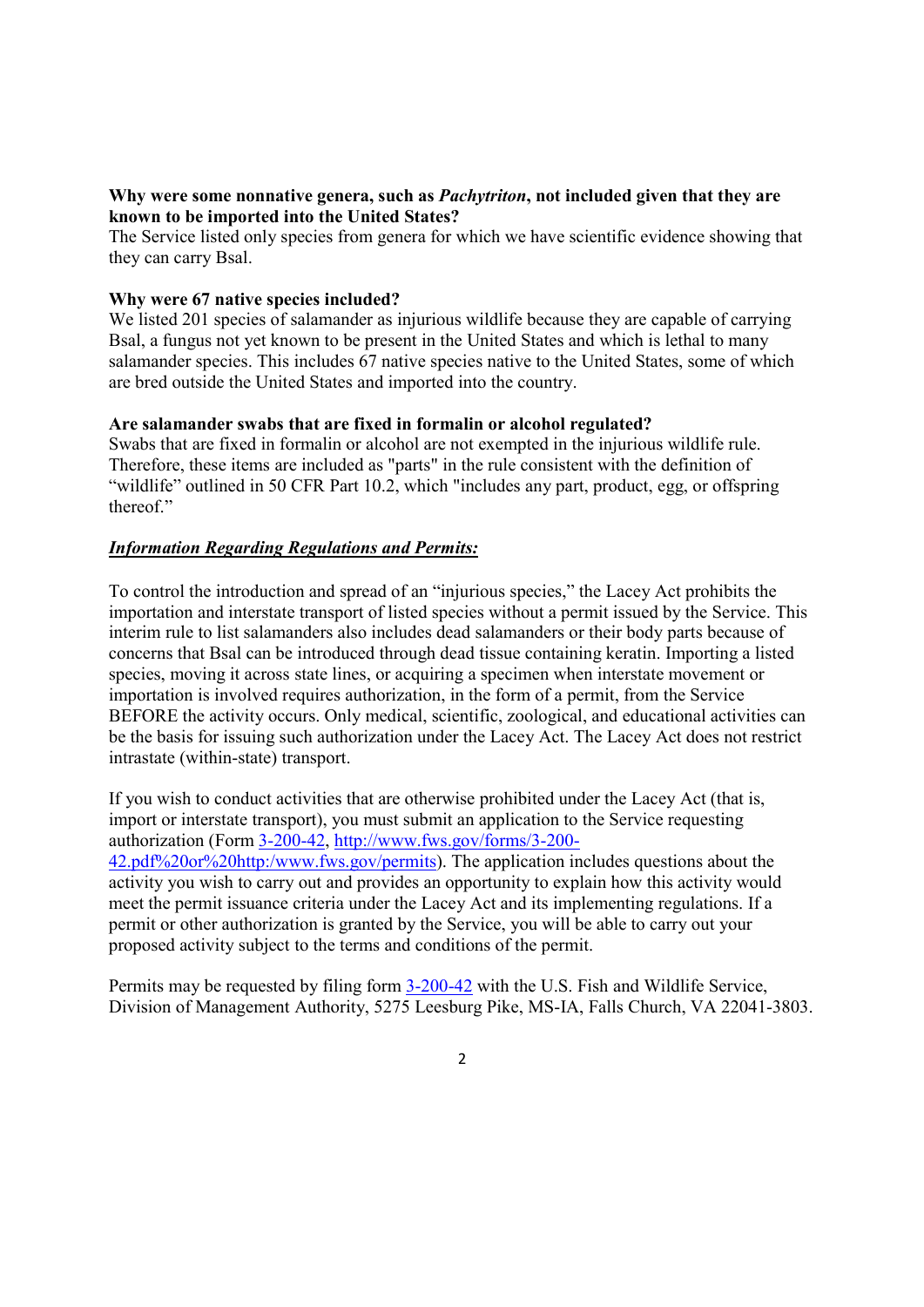The application form may be obtained through the Service's International Affairs website (http://www.fws.gov/forms/3-200-42.pdf), or by calling 1-800-358-2104.

#### **Exporting Salamanders**

The injurious wildlife provisions of the Lacey Act do not regulate exportation of listed species. Please note, however, that several of the newly listed salamander species are also listed under the Convention on International Trade in Endangered Species of Wild Fauna and Flora (CITES) or the Endangered Species Act (ESA) and would require export permits. While the injurious wildlife provision of the Lacey Act does not restrict exportation of injurious wildlife, it does regulate interstate movement. Therefore, while you can export specimens of the listed salamanders, you cannot cross state lines while transporting specimens to an airport, and the aircraft cannot land in another state while in transit to its final destination. You should also consider any laws or regulations of the state from which you are exporting, as well as any requirements of the air carrier or the country of destination. (See scenarios listed on "Information for Salamander Exporters" found at www.fws.gov/le/pdf/Exporting-Injurious-Salamanders-Factsheet.pdf)

#### **Double Escape-proof Containment**

Listed specimens must be maintained in a double escape-proof containment once they are covered under a permit. For live specimens, this typically consists of a cage within a cage or closed room. This requirement is to ensure that specimens the Service has permitted as part of an otherwise prohibited activity (that is, importation or interstate transport) do not escape confinement and cause the specific environmental damage that the listing under the Lacey Act was designed to prevent. As the purpose of the injurious wildlife listing is to prevent Bsal from entering and spreading in the United States, this requirement, which would apply to both live and dead specimens, is necessary to prevent unintentional release of permitted specimens.

For live animals, a double escape-proof containment typically involves maintaining the live salamander in a tank within a larger container or room. For example, maintaining your salamander in a covered aquarium within a closed building would meet this requirement. When you are moving the animal from one location to another, such as going from the amphibian house of a zoo to the veterinary clinic at the zoo, the salamander must be transported in double escape-proof containment, such as in a travel container within a larger container. This is to ensure that if the animal escapes one enclosure, the second enclosure would restrict further escape. In addition, the double escape-proof containment requirement would apply to any offspring of the salamander that has been permitted.

For dead specimens, a double escape-proof containment could consist, in a laboratory setting, of maintaining the specimen within a test tube, petri dish, or similar containment within a closed laboratory setting. We also recommend that specimens not be left exposed (for example, on a laboratory bench) for longer than necessary to conduct the work on the specimen. Dead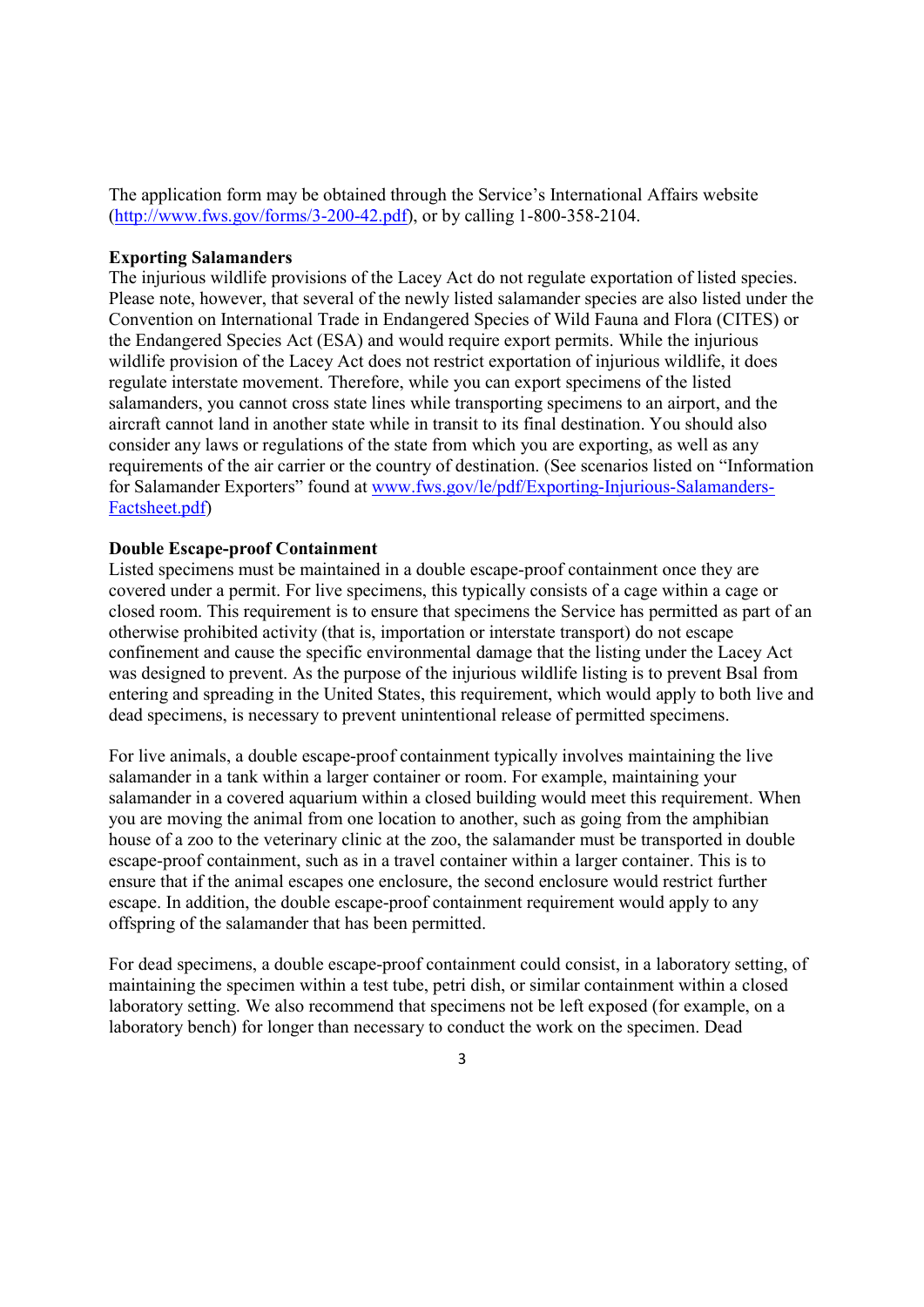specimens and salamander parts found in the field and moved for diagnostic testing or other permitted purposes should also be contained with two safeguards to prevent accidental release of the dead and infectious specimens or parts outside of where it was collected.

### **Public Display**

No permit is required for specimens that are not taken across state lines or imported.

A permit is required for exhibition or education to move specimens of an injurious species across state lines. When a permit is issued, a condition would be placed on the use of the permit to maintain the specimens and all progeny in double-escape proof containment.

While most permits apply to importation and interstate movement, any new offspring of previously permitted specimens require a permit for intrastate movement. For example, if you have captive salamanders under an existing permit, and those salamanders have offspring, you will need a new permit to move their offspring to another holding facility, even if it is within your same state.

#### *Information Regarding Salamander Ownership:*

**How does the listing affect salamander ownership? What do I need to do to be compliant?**

The listing does not affect ownership of the listed species. If you own any of the listed species as a pet, there is no need to do anything as long as the animal has never been covered by a permit and remains within the state where you currently reside.

The Lacey Act does not authorize the issuance of permits to move pets across state lines that have been listed as injurious. Only medical, scientific, zoological and educational activities can be the basis for issuing injurious species permits. If you are unable to keep your pet, you should seek legal and environmentally responsible solutions for the placement of pets listed as injurious species. Such specimens should never be released into the wild, which can cause harm to local wildlife and ecosystems and may be a violation of state or local law.

### **Do these new regulations affect the breeding of these species?**

The Lacey Act does not regulate the breeding of listed species. If you are commercially breeding one of these listed species, or breeding as a hobby, if allowed by your state, you can continue these activities, as long as the adults or young are not subsequently transported across state lines. You should also consider any laws or regulations of the state in which you are breeding.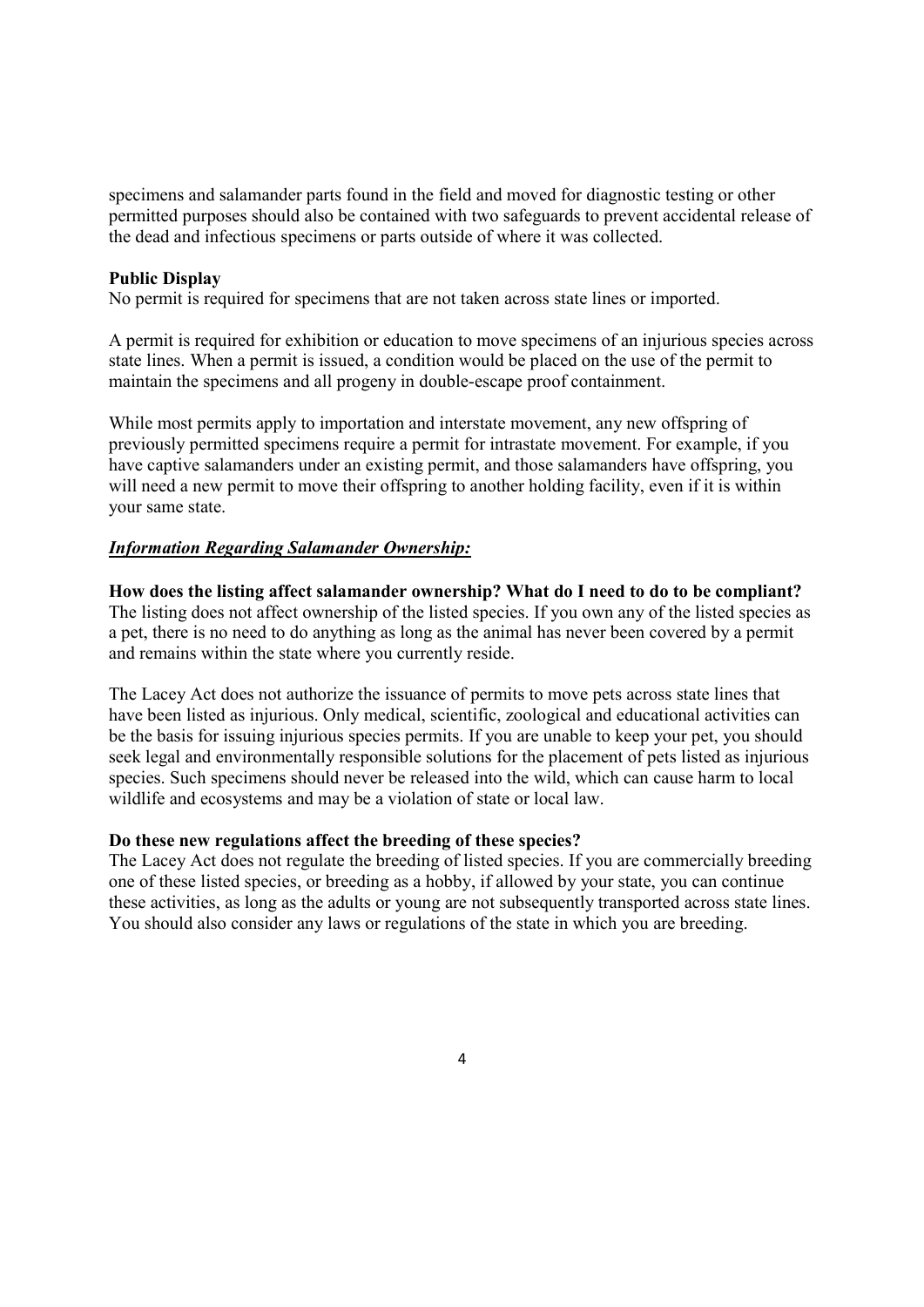# **What do I need to do if I am transporting my salamander within the state (that is, intrastate transport)?**

Except for previously permitted specimens or their offspring, no permit or other authorizations are required to move your animal within a state, unless required by any other federal, state or local law.

# **What do I need to do if I want to transport my salamander across state lines (i.e., interstate transport)?**

If the species you are transporting across state lines is listed under this rule, you must ensure you have a valid transport permit and follow all conditions under the permit, such as keeping the salamanders in the double escape-proof container at all times. Only medical, scientific, zoological, and educational activities can be the basis for issuing injurious species permit.

## **Can I buy or trade these salamanders at reptile and amphibian expos?**

Yes, as long as the sale or trade, and subsequent possession, is allowed by state or local laws and the animals are not transported across state lines to the expo or after purchase. Transport across state lines is prohibited unless the Service has issued a permit authorizing the transport. Permits can only be issued for medical, scientific, zoological, and educational activities.

## **Can I sell or purchase these salamanders on the internet?**

Yes, salamanders may be sold, traded, or purchased on the internet, provided that the salamanders are not imported or transported across state lines and the sale, trade, or purchase of the salamanders on the internet does not violate any other federal, state, or local laws. For export, please see guidance at http://www.fws.gov/le/pdf/Exporting-Injurious-Salamanders-Factsheet.pdf.

## **My veterinarian is in another state. May I take my listed salamander across state lines to the veterinarian?**

No, transporting a listed animal across state lines to a veterinarian is prohibited; this is not considered a "medical" activity under the Lacey Act. The animal will have to be treated by a veterinarian in the state where the animal is held.

### **Can I release my salamander into the wild?**

No. Releasing amphibians from captivity into the wild is illegal in most, if not all, states.

### **Where can I find more information on surrendering my pet salamander?**

An owner of a listed species should contact local authorities responsible for the disposition of unwanted pets. Additional information about the safe and ethical surrender of unwanted pets may be available through your state's natural resources or fish and wildlife agency. The local office of the U.S. Fish and Wildlife Service may also be able to provide additional information; the Service website, http://www.fws.gov, can help you find your local Service office. In addition, you may also ask your local pet retailer or zoo for suggestions on ethical alternatives.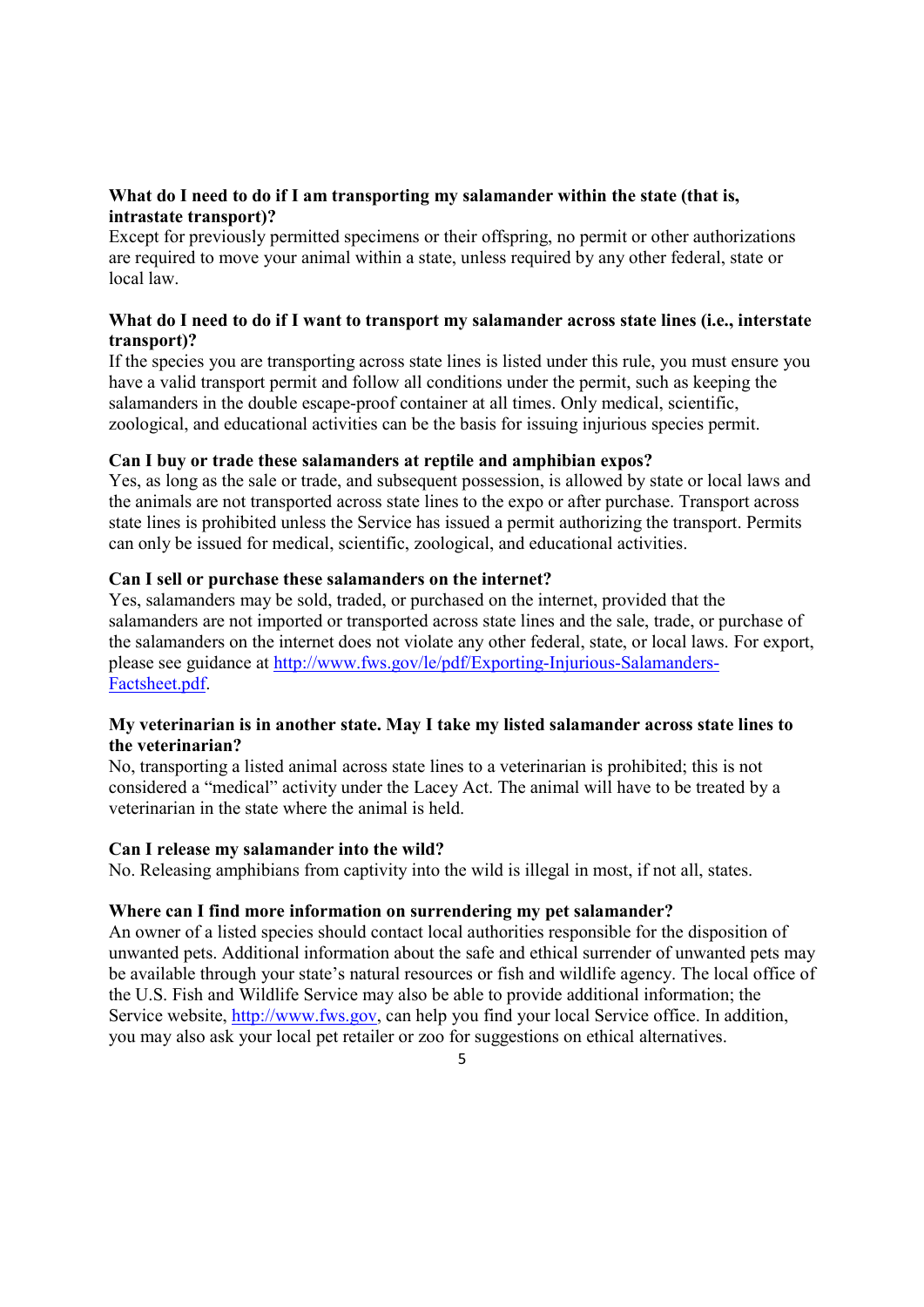Here are some additional websites that might be of assistance:

- Pet Industry Joint Advisory Council's Pet Pathway Toolkit: http://www.petpathwaytoolkit.com/
- Habitattitude: http://www.habitattitude.net/

• Florida Fish and Wildlife Conservation Commission's Nonnative Amnesty Day Events http://myfwc.com/wildlifehabitats/nonnatives/amnesty-day-events/ (If you do not live in Florida, check your state for similar events.)

# **I run an animal rescue center and people send me sick or unwanted salamanders. Will I be able to receive the listed species from other states?**

Title 18 U.S.C. Section 42 of the U.S. Lacey Act states that any import or interstate shipment or transport of injurious listed species is prohibited. The proceeding penalty section specifies that: "whomever violates" (whomever imports or transports injurious species) may be held criminally culpable for said violation(s).

Any unsolicited imports, un-permitted imports or interstate shipments of injurious species must be immediately reported to the U.S. Fish & Wildlife Service and the appropriate state wildlife agency(s). Immediate reporting of said events will allow the Service to coordinate with the respective state wildlife agency(s) and provide the appropriate guidance and response to affected rescue centers, zoos and/or similar facilities. The Service recognizes the overall goal to safeguard native species from the effects of Bsal and works with conservation partners in both the public and private sectors to achieve this objective.

# **I run an education program with one of the listed species and sometimes travel to other states. Will I still be able to travel to other states with these listed species?**

To move a listed salamander across state lines, even for temporary educational purposes, you must have authorization from the Service under the Lacey Act (permit application 3-200-42; http://www.fws.gov/forms/3-200-42.pdf). The animal must be maintained in double escape-proof containment and cannot be taken out of this containment in areas where escape could occur.

This requirement may limit your ability to use the salamander in educational programs where the animal is removed from its enclosure to be handled. To be handled by the public, the educational program must meet the "double escape-proof" requirement at all times, such as by holding the program in an interior room of a building with at least two closed doors or egresses between the animal and the outdoors. Please see "Double Escape-proof Containment" earlier in this factsheet for additional details.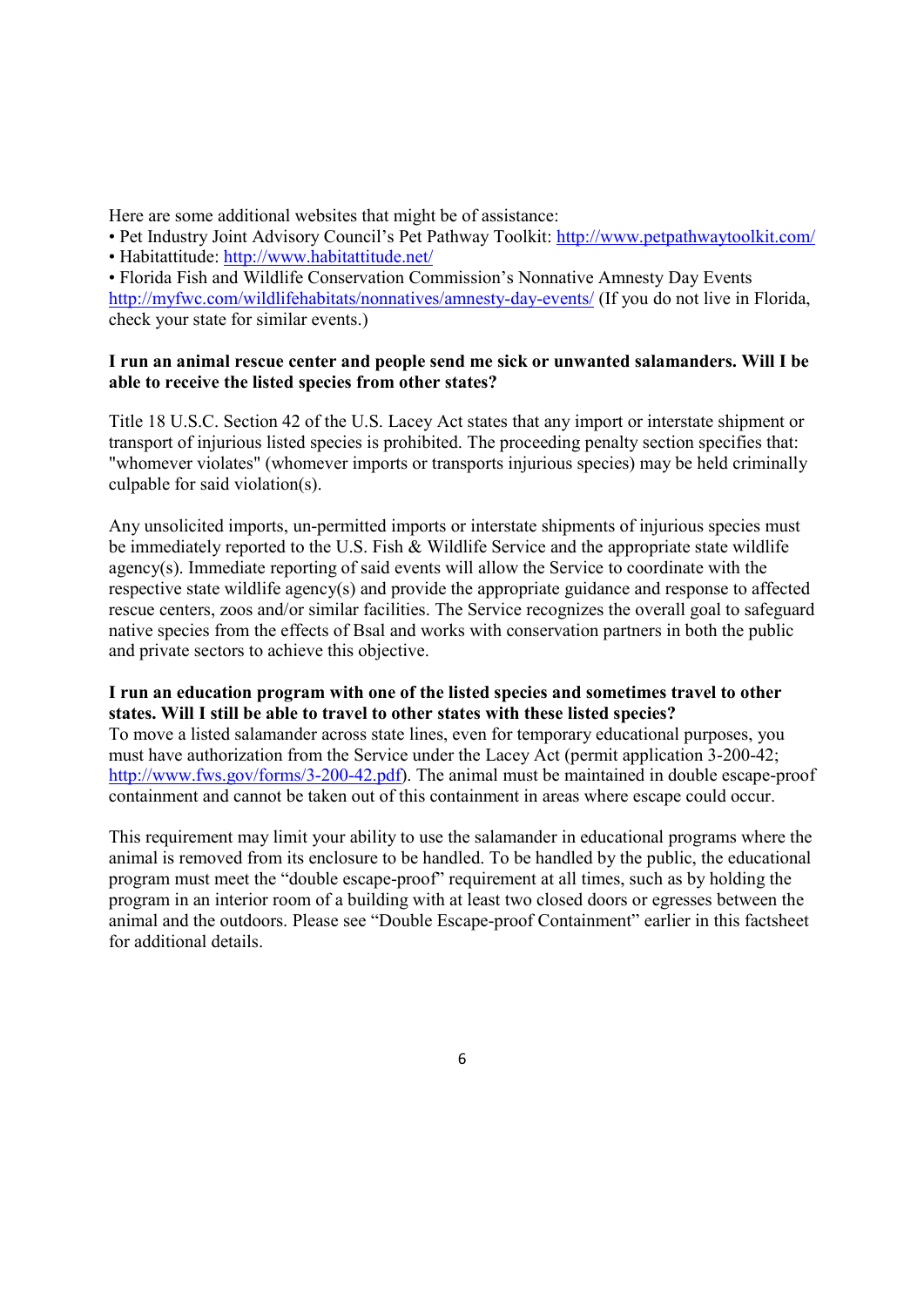# **How can I ensure that, if the Bsal fungus gets into the United States, I do not cause it to spread?**

The goal of listing these 201 salamander species as injurious wildlife is to keep Bsal from entering, establishing, and spreading in the United States, but the regulation can only go so far to achieve that goal. We need the voluntary cooperation of salamander owners and hobbyists from across the country to keep these species healthy. Please visit

http://www.salamanderfungus.org/help/ for information on how to help make sure Bsal does not establish and spread in the United States.

### *Information for Salamander Scientists and Laboratory Staff:*

## **What permits do labs need? What about other researchers?**

information with their application.

Laboratories planning to acquire listed species by importation or interstate movement, including live or dead individuals or parts (excluding eggs and gametes), will need to apply for permits from the Service to receive those samples ((http://www.fws.gov/forms/3-200-42.pdf; see *Information Regarding Regulations and Permits* above). Only the receiving laboratory would need to obtain a permit; the sender does not need to apply for or obtain a permit in order to ship specimens. Laboratories may apply for permits for an unspecified number of specimens of the listed salamander species to receive samples for research or diagnostic purposes due to the unpredictable, and often emergent, nature of their submissions.

For specimens being imported into the United States, please be aware that some of the species listed by this rule are also regulated under CITES or the ESA, so additional permits may be required.

### **Can a permit be obtained that covers multiple activities over a period of time?**

Yes. Permits covering listed salamander species will be issued for multiple activities for a period of up to three years. In your application for a permit or a renewal of an existing permit, please identify in as much detail as possible the listed species that you anticipate receiving and the activities that will be undertaken.

## **How specific does the permitted activity need to be described? Can the permit be issued as an approval covering multiple specimens and activities? What if I know I will be conducting research on salamanders but do not know the specific circumstances?** Laboratories that are receiving specimens (solicited or unsolicited) from multiple sources do not need to provide details on which listed species or senders will be covered by the permit, as they may not know who will be sending them samples or which listed species they will receive for testing. However, if the laboratory knows at the time of applying for authorization what listed species will be involved or who will provide the specimens, the lab should provide that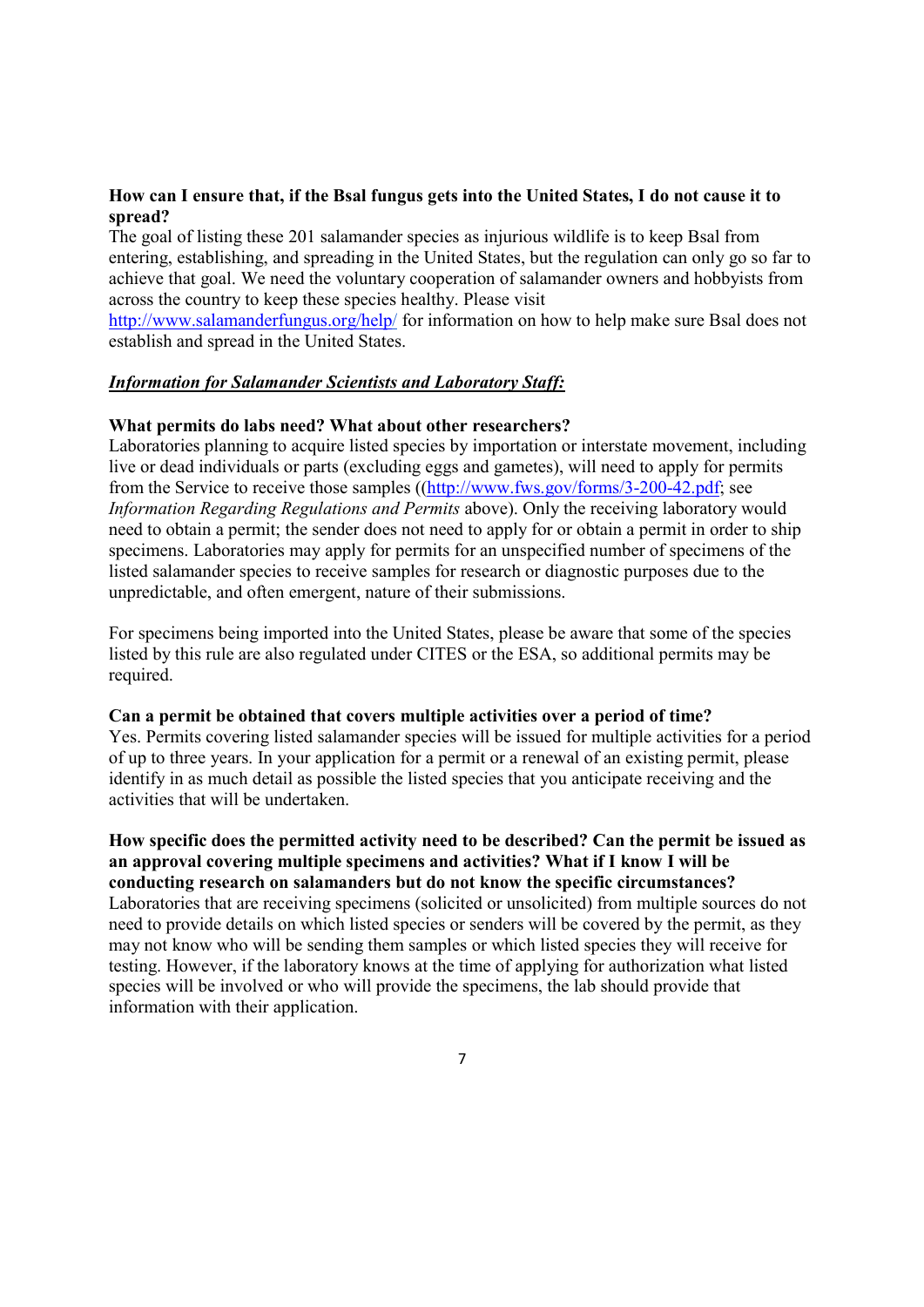For researchers working with multiple species where specific species that could be collected or moved may not be known, list as many of the listed species that may be potentially encountered as possible in your permit application.

**If I work for a laboratory and I want to request a permit to receive specimens of listed salamander specimens, how do I answer permit application questions requesting details that I may not know, such as the origin or type of specimen and their sources?** Laboratories may not have all available information when requesting a permit. Please provide as much information as you can in a cover letter with your permit application. We understand that there may be gaps in that information. Please make sure your application clearly identifies that you are requesting the permit for purposes of receiving specimens of listed salamander species for research or diagnostic testing.

#### **Are there any reporting requirements?**

There are no annual reporting requirements at this time.

**The rule states, "We also cannot list or regulate fomites (materials such as water that can transmit pathogens)." Are some diagnostic sample types considered fomites under the interim rule? What about skin swabs, preserved tissues, and whole specimens?** The Lacey Act only allows for the regulation of animals, not for the regulation of fomites such as water. This interim rule regulates salamanders and their parts that pose a threat because of their potential to transmit the Bsal pathogen. Thus, all salamander parts including skin swabs, preserved tissues, and whole specimens of species listed under the interim rule are subject to permit requirements if they are to be imported or moved interstate. For additional information on exporting, please see http://www.fws.gov/le/pdf/Exporting-Injurious-Salamanders-Factsheet.pdf.

Environmental or biofilm swabs are not regulated under this rule. The Service does not consider these materials to be wildlife parts. Filters collected for environmental DNA (eDNA) testing are not regulated under this rule

## **If I anticipate receiving research or diagnostic samples derived from listed species from international sources, what should I do?**

An injurious wildlife permit is required for the import of research or diagnostic samples derived from listed species. Biosafety Level 2 (BSL-2) requirements are recommended by the research working group of the Bsal National Task Force (currently available at http://www.cdc.gov/biosafety/publications/bmbl5/BMBL5\_sect\_IV.pdf). Please note that some

of the listed species are also regulated by CITES or ESA and additional permits may be required. Also, all wildlife and their parts or products must be declared at the time of import or export using form 3-177 or its electronic counterpart (https://edecs.fws.gov/). All port, declaration, inspection and user fee (if applicable) requirements must be met.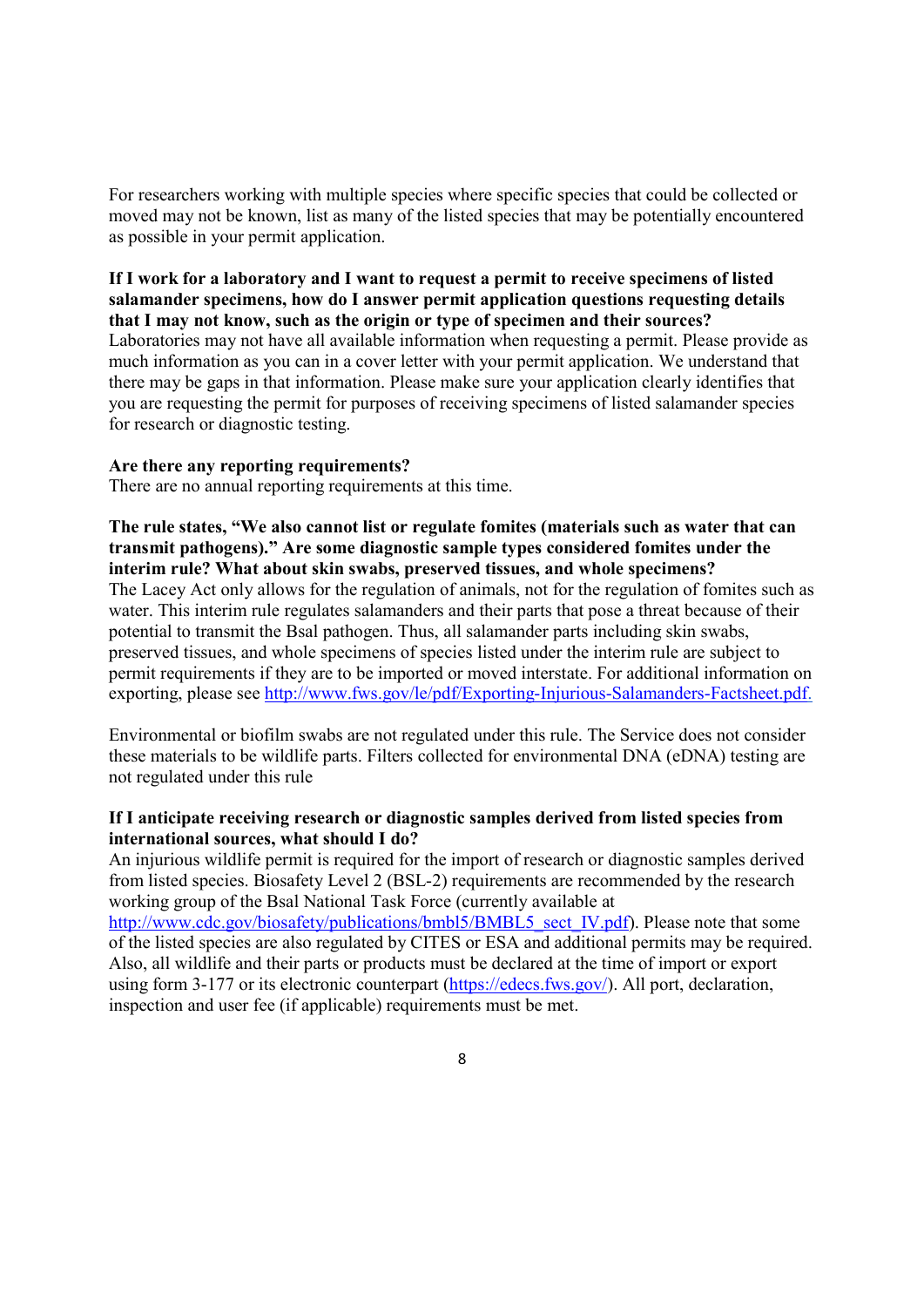If you anticipate receiving research or diagnostic samples from international sources, please contact the USFWS Office of Law Enforcement for additional guidance. Contact the port through which you expect the shipment to be imported or exported (www.fws.gov/le/inspectionoffices.html).

### *General Permit Questions:*

#### **Who needs to apply for a permit: the sender or the receiver of the specimen?**

The individual or institution receiving the specimen needs to apply for the permit. Universities can apply for one permit rather than requiring every scientist and student to apply for permits separately, but the university representative who signs the application would be responsible for all activities conducted under the permit and ensuring that all such activities are conducted in accordance with the terms of the permit.

Any person physically transporting a sample across a U.S. or state border needs to have a copy of the permit under which they are transporting the specimen in their possession and a letter from the permittee authorizing the transport.

#### **Is anyone exempt from permit requirements?**

Federal agencies are not required to request a permit for importation and transportation of live injurious wildlife. Federal agencies must obtain a permit for importation or interstate movement of dead specimens.

Importation and interstate movement of dead natural-history specimens are exempt from permit requirements if they are accessioned into a museum collection and the import or interstate transport of the specimen is for a museum or scientific collection. Specimens that are not accessioned into a museum or scientific collection (for example, preserved animals that are moved from one state to another, including from a museum to a university for the purpose of taxonomic studies where the specimen will not stay in the recipient institution's accessioned collection) will require permits.

### **What is the fee for processing a permit application?**

Fees for processing injurious wildlife permit applications are \$100. The fee will be waived for any federal, tribal, state, or local government agency or to any individual or institution acting on behalf of such agency.

## **How far in advance should I apply for a permit for my proposed activity?**

While the Service will strive to process applications as quickly as possible, applicants should plan for up to 60 days for their application to be processed. Delays can be minimized by filling out the application completely and making sure that there are no gaps. If you have questions